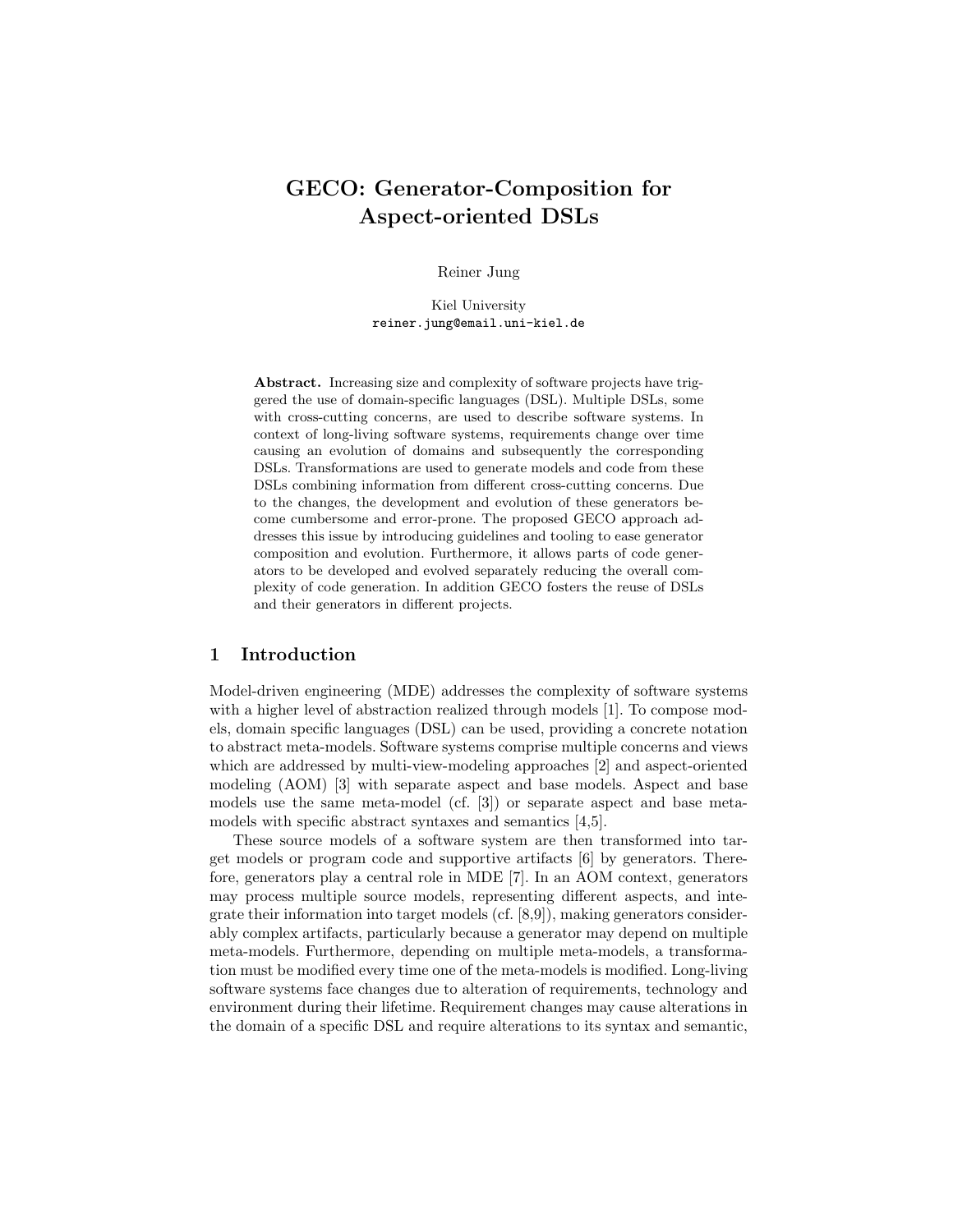subsequently causing changes to the transformation. Technology and environment changes, induced by, e.g., service-oriented and cloud technologies [\[10\]](#page-7-0), can affect how the semantic of the DSL is realized with the underlying technologies.

Frequent changes to complex transformations are cumbersome and can cause code and architecture degradation. Furthermore, DSLs can be altered quickly in comparison with transformations, and be reused in other software projects. However, such transformation, dependent on multiple source meta-models are harder to modify and reuse, as they process model elements from different metamodels in the same rule or operation. Therefore, separating transformation code for one specific meta-model and DSL is at least complicated or even unfeasible. This hinders software evolution and the reuse of tooling.

The goal of this research project is to provide an technology independent approach which supports the construction, evolution and reuse of complex generators, by dividing them into smaller and simpler fragments, targeting only one aspect or concern, and subsequently compose complete generators out of these fragments. Hence, the approach is named GECO for generator composition.

The remaining paper follows the proposed structure. [Section 2](#page-1-0) discusses the related work. [Section 3](#page-2-0) introduces the approach, and [Section 4](#page-4-0) the preliminary work to motivate, realize and evaluate the approach. The expected contributions are described in [Section 5](#page-5-0) and the evaluation in [Section 6.](#page-5-1) The current status is summarized in [Section 7](#page-6-9) along with the timeline for the project.

# <span id="page-1-0"></span>2 Related Work

Only a few code generation approaches covering AOM have been published [\[7\]](#page-6-6). Most prominent are an FDAF [\[11\]](#page-7-1) based approach [\[4\]](#page-6-3), Theme/UML [\[12\]](#page-7-2) based generator [\[13\]](#page-7-3), and reusable aspect models (RAM) [\[14\]](#page-7-4) which utilizes the generic composition with Kermeta weaver [\[15\]](#page-7-5) for model weaving.

These approaches focus on UML and the generation of Java and AspectJ. They promise reusability of aspect models and code generators in different projects. While some approaches utilize stereotypes or profiles to describe aspects, they neither support UML profiles for their base and aspect models, nor do they address domain-specific languages. In these approaches, aspects are modeled with UML subsets. The weaving of aspects is controlled by direct references or model-subgraphs formulating pointcuts. However, these approaches do not address the construction of generators, as they see them as stable elements.

To the best of our knowledge, literature indicates that construction, evolution and reuse of generators have not had much attention in the modeling community [\[7\]](#page-6-6). While this is different in the compiler community, they do not address the specific nature of evolution and reuse, as the evolution steps of programming languages and their compilers happen in years not weeks. However, two modeling approaches address the construction and reuse of generators. The first approach focuses on product lines, where highly adaptable generators are required to support, e.g., different functionalities of the target domain [\[16\]](#page-7-6). It utilizes higher order transformations [\[17\]](#page-7-7) to combine domain-specific transformation templates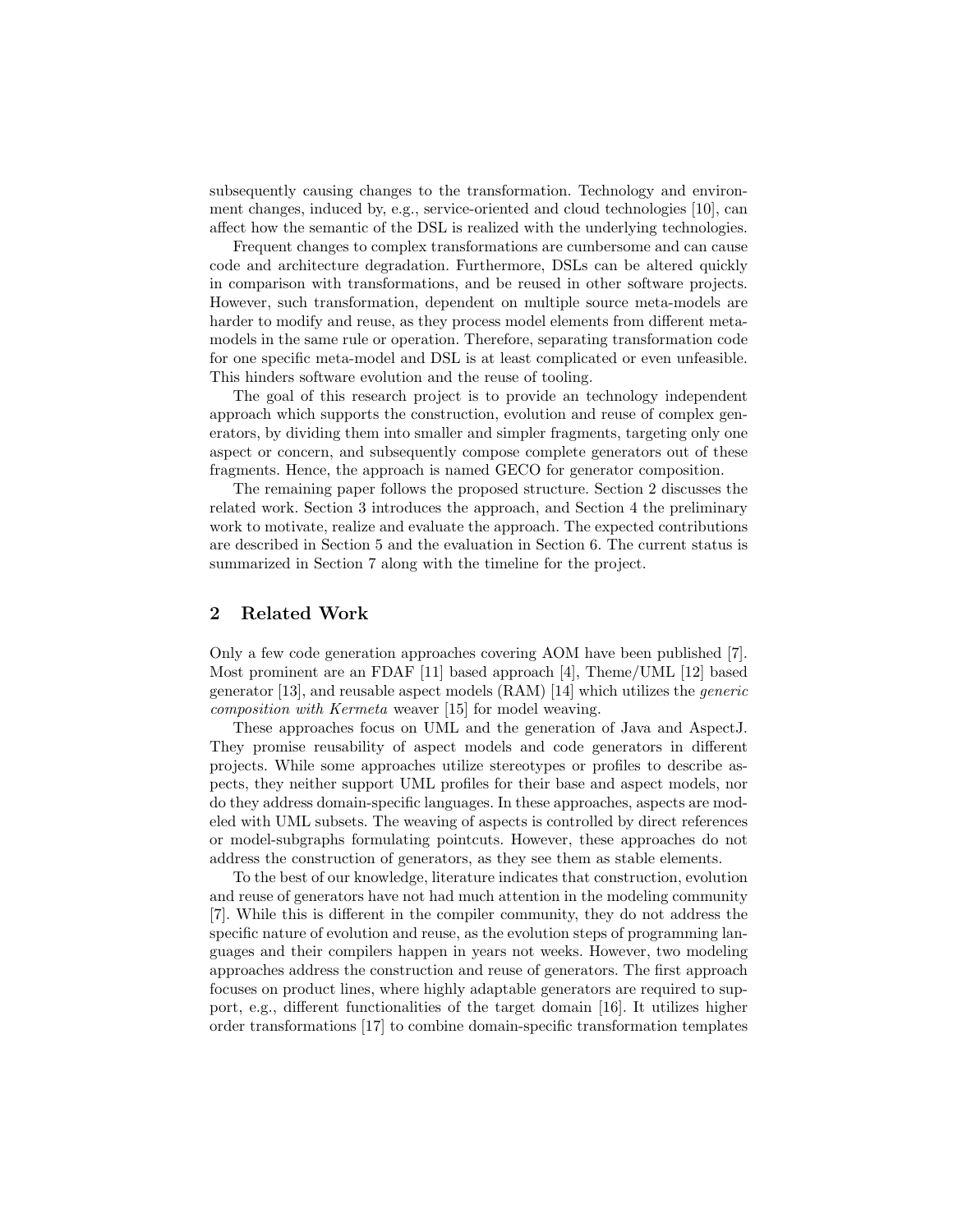for specific products. The second approach, Genesys [\[18\]](#page-7-8), focuses on correctness of code generators which is ensured by composing generators from correct fragments, providing features, like loops or allocation. Both approaches allow the construction of single generators out of smaller fragments and can be used to construct fragments for GECO. However, they do not support AOM and are not prepared to support model traceability, which is necessary to resolve join points.

# <span id="page-2-0"></span>3 The GECO Approach

The general aim of GECO is to provide an approach and methods to construct code generators and support their evolution and reuse. The key challenges for this research project are the notation of pointcuts in DSLs, their resolvement to target model join points, and the decomposition of generators along concerns reflected in meta-models and facets of meta-models, like typing and expressions.

## 3.1 Basic Generator Scenarios

Code generation for software systems utilizing AOM involves different base and aspect models which are transformed into target models. In projects with multiple DSLs, like MENGES [\[8\]](#page-6-7), the generation involves multiple generators processing and combining information from different models. However, based on the AOM paradigm, models play the role of an aspect or base model resulting in aspect to base model relationships [\[5\]](#page-6-4).



<span id="page-2-1"></span>Fig. 1. Four different mega-model pattern for base and aspect meta-model with their respective transformations and target meta-models.

On that basis, the complex relationship graph of meta-models and generators can be split into four different mega-model [\[19\]](#page-7-9) pattern (see [Fig. 1\)](#page-2-1). S1 is a simple transformation with one source and one target model. S2 describes that source model references are mapped to target model references, resembling the aforementioned Java/AspectJ generator approaches in [Section 2.](#page-1-0) S3 reflects the situation, where the direction of the references is inverted from source to target models. This may happen to express function calls to an aspect model. Finally, S4 represents model or code weaving where a compatible aspect model is integrated into the base model. GECO utilizes different weavers, like GeKo [\[15\]](#page-7-5) for models and Aspect $J^1$  $J^1$  for Java code.

<span id="page-2-2"></span> $^1$  <https://www.eclipse.org/aspectj/>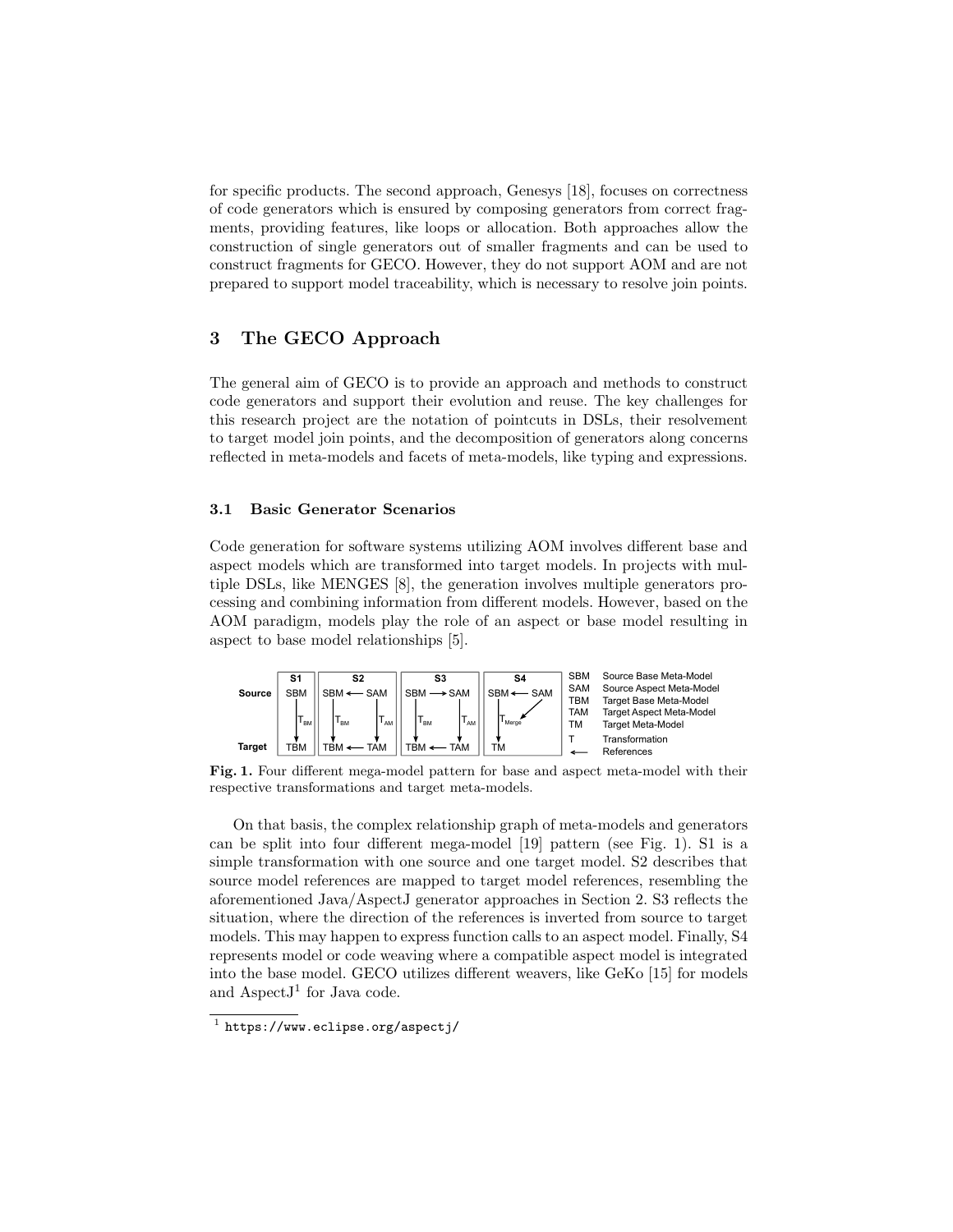#### 3.2 Generator Composition

Depending on the described generator mega-model pattern, different information must be exchanged between generator fragments. In [Fig. 2,](#page-3-0) the combination of fragments is illustrated along the two central pattern. In S2, the generator fragment  $TF_{BM}$  produces as main output a model conforming to TBM. Similarly, TF<sub>AM</sub> produces an output conforming to TAM. To do so, TF<sub>AM</sub> must resolve the reference destinations in TBM based on the references expressed in SAM. This task requires trace information for the generated model nodes which are stored in a trace model conforming to a TRM. A trace model can be generated by  $TF_{BM}$  or can be computed by a separate transformation  $TR_{BM}$ . Depending on the transformation language, the generation of the trace model must be explicitly specified or automatically added to a generator (see [\[20\]](#page-7-10)).



<span id="page-3-0"></span>Fig. 2. Illustration of generator fragment compositions

S3 requires a different approach to fulfill its two tasks. First, it has to invert the direction of the references. And second, the references must be mapped from source to target level. Therefore,  $TF_{AM}$  or a supplement  $TR_{AM}$  produces a trace model for the aspect, and additionally relationships for source model join points stored in a join point model. The latter is required to infer the inverse references, to be placed in the target base model. And the trace model is used to determine target aspect model nodes corresponding to their source aspect model nodes.

#### 3.3 Computing Target Model Join Points

In aspect-oriented DSLs and their meta-models, join points can be expressed as direct references pointing from an aspect model node to a base model node [\[5\]](#page-6-4) or they can be determined with pointcuts specified as subgraph patterns [\[15\]](#page-7-5) and model queries [\[21\]](#page-7-11). These join points refer to source base model nodes. However, to retain the join points on the target model level, they must be translated accordingly. Based on the trace model, all source model nodes in the join point collection are replaced by their respective target model nodes. As a generator might create multiple target model nodes for one source model node, the resulting target join point model might be significantly larger than the source join point model. For example, a source model node describing a filter is represented on the target model level by multiple public operations.

Based on current approaches to determine and represent traces [\[22,](#page-7-12)[23\]](#page-7-13), trace models also contain traces to nodes which are semantically not suited for weaving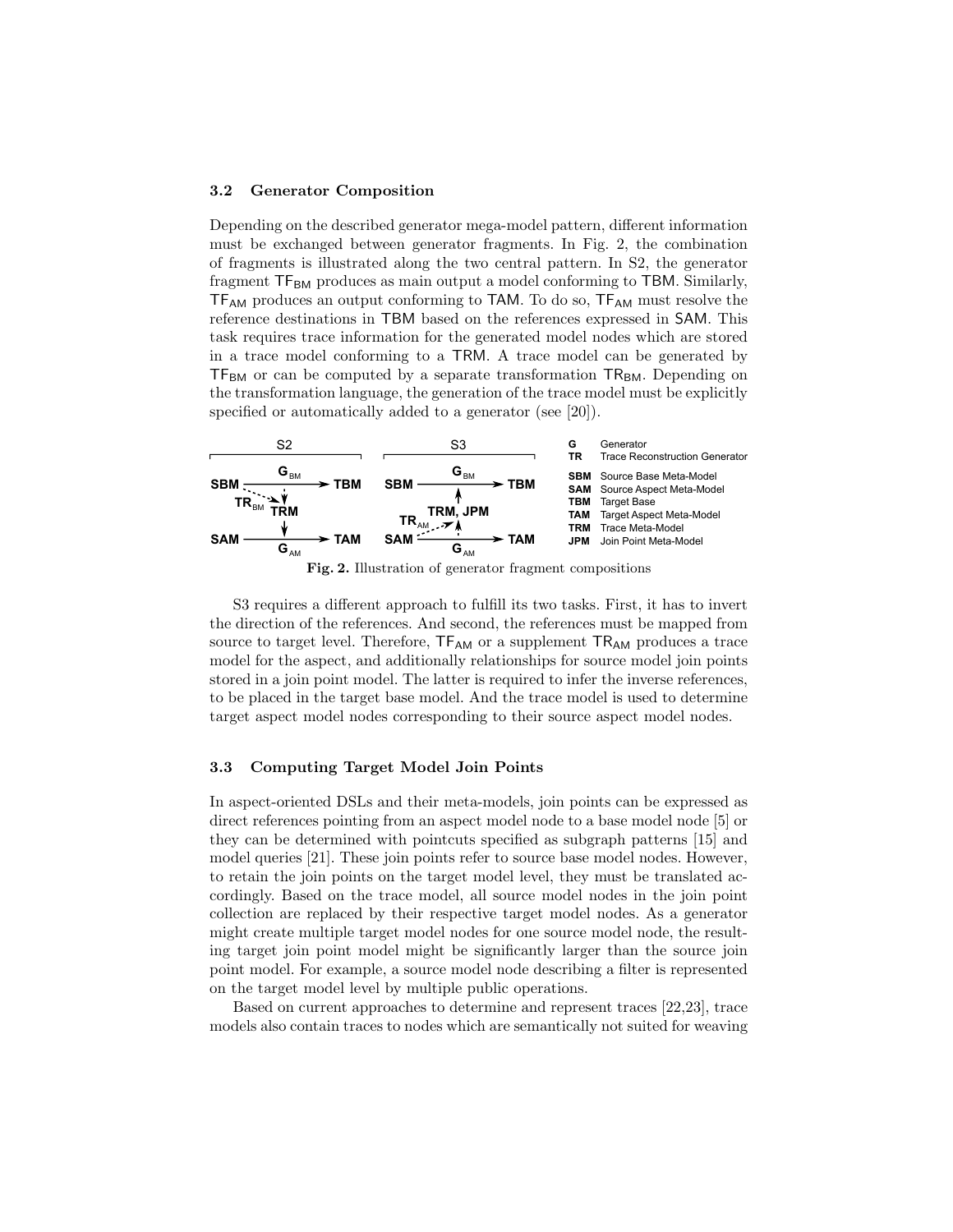behavior or structure. This is especially true when trace construction is automatically introduced to transformations [\[20\]](#page-7-10). For example, a join point representing an injection of a monitoring probe should reference an operation and not the parameter or return type of the operation. Therefore, only suitable nodes in the target model must be selected. In GECO this is realized by a subgraph pattern match. Based on this selection a set of remaining join points can be determined.

#### 3.4 Obtaining Model Traces

In current research, different methods and approaches have been described to obtain and store model traces [\[24\]](#page-7-14). They can be categorized as constructive and recovery approaches. The latter use either deterministic algorithms or heuristics [\[25\]](#page-7-15) to find matches. Heuristic approaches produce non-predictable results which is not sufficient for generators. Deterministic based recovery strategies require attributes which are considered identical in source and target models. However, this assumption cannot be guaranteed for all transformations, resulting in incomplete join point models. Therefore, only constructive approaches can determine suitable trace models, where either traces are generated by the fragment itself or by a supplement trace model generator. The first approach leads to more complex generators from a developer's perspective if the code must be added by hand. However, for some transformation languages, this feature can be added automatically [\[20\]](#page-7-10). The second approach circumvents this complexity issue by defining a separate generator, which also allows to integrate legacy generators were code alterations are not possible.

# <span id="page-4-0"></span>4 Preliminary Work

MENGES [\[8\]](#page-6-7) aimed to develop a DSL for railway control centers, which resulted in eight different DSLs describing communication, logic, deployment, configuration and monitoring. The DSLs were developed in an agile setting where all features and changes have been recorded and documented. Thus, it is a good basis for a comparative evaluation for generator construction and evolution.

Based on experience in application monitoring, we developed an instrumentation aspect language [\[21\]](#page-7-11) with a query based pointcut model capable of being used with any EMF meta-model. The tooling provides already a generator for AspectJ configuration files and partial code generation for instrumentation code.

A key problem of meta-models is the understanding of the syntactical and semantical aspects of their different features which must be established prior to writing code generators. We first addressed structural properties of DSLs in form of type-systems and instances of types [\[26\]](#page-7-16). Particularly important is the mapping of the source to the target type-system, which may involve special runtime code to support source level type concepts on the target level. Further, we explored the semantic properties of meta-models and typical features of specific meta-models types [\[5\]](#page-6-4) induced by their AOM role and application context, like meta-model pattern for pointcuts, typing, expressions, data, state, and traces.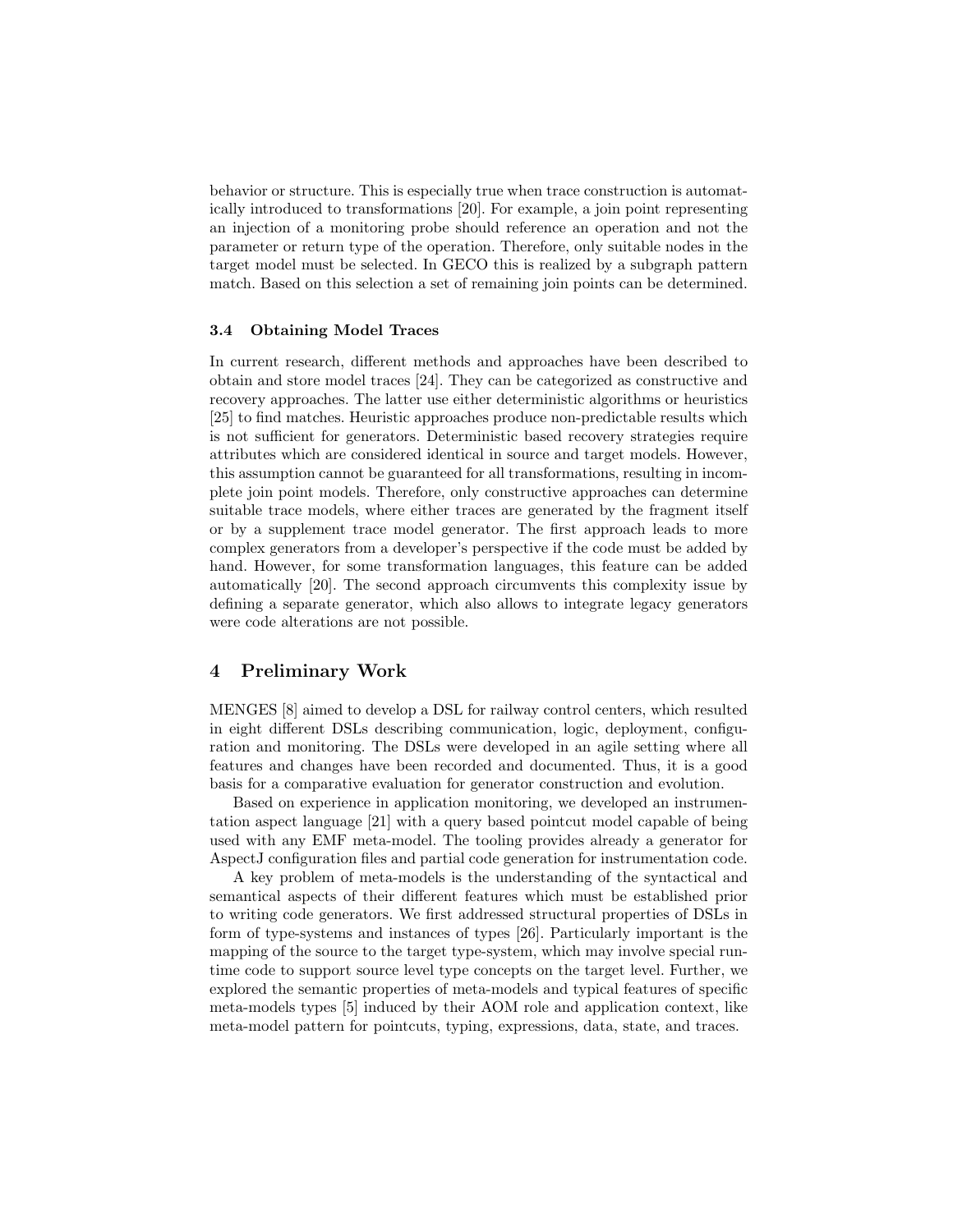# <span id="page-5-0"></span>5 Expected Contributions

The main goal of GECO is to provide both: a method and a process to guide DSL and generator development, based on the above described approach. This includes meta-model patterns induced by the domain the meta-model is used for, application context, and role in AOM, as well as, the partitioning of generators along these patterns [\[5\]](#page-6-4). The EMF based tooling will support the composition of generators accompanied by a framework for DSL development supporting typesystem integration. Furthermore, a reusable aspect DSLs for monitoring and application measuring will be created in cooperation with the Kieker project<sup>[2](#page-5-2)</sup>.

# <span id="page-5-1"></span>6 Evaluation Scenarios

The evaluation is built on two generator construction scenarios based on the Common Component Modeling Example (CoCoME) [\[27\]](#page-7-17) and the aforementioned DSLs for railway control centers (RCC). The CoCoME scenario resembles a Javabased enterprise software system, while RCC project targets embedded systems. In both scenarios, DSL users will be involved to steer DSL feature changes by contributing feature requests.

The evaluation process is divided into three phases, where each one has its specific objectives. Phase one: Two existing code generators for the application (partial CoCoME) and a monitoring aspect [\[21\]](#page-7-11) are integrated to evaluate the feasibility of all techniques, notations, and methods. The resulting generator and pointcut notations are thought to be used by other researchers of the priority program[3](#page-5-3) in their case studies. The success of the first phase will be determined by its ability to deliver a working generator and the user feedback, based on interviews, regarding practicability of the different pointcut notations.

Phase two: Existing and newly constructed DSLs supplement the initial Co-CoME models in order to specify all aspects of the CoCoME application. For these DSLs, generator fragments are developed by me and other researchers who utilize CoCoME in their software evolution scenarios. Based on the researchers scenarios, modifications to the DSLs and generators are performed simulating evolution. GECO will successfully complete this phase if it is able to provide stable generators, and the development time does not increase with every change. Furthermore, user feedback will determine the applicability of GECO.

The final phase will utilize the RCC DSLs in a setting performed together with an industry partner. Success will be determined similarly to phase two. However, in this scenario results from a previous generator development project for the same DSL will be used to evaluate an eventual cost benefit of GECO. Furthermore, the results and the approach will be reviewed by means of expert interviews of industry partners to evaluate its applicability in their specific domains and software development processes.

<span id="page-5-2"></span> $^2$  <http://www.kieker-monitoring.net>

<span id="page-5-3"></span> $^3$  <http://www.dfg-spp1593.de>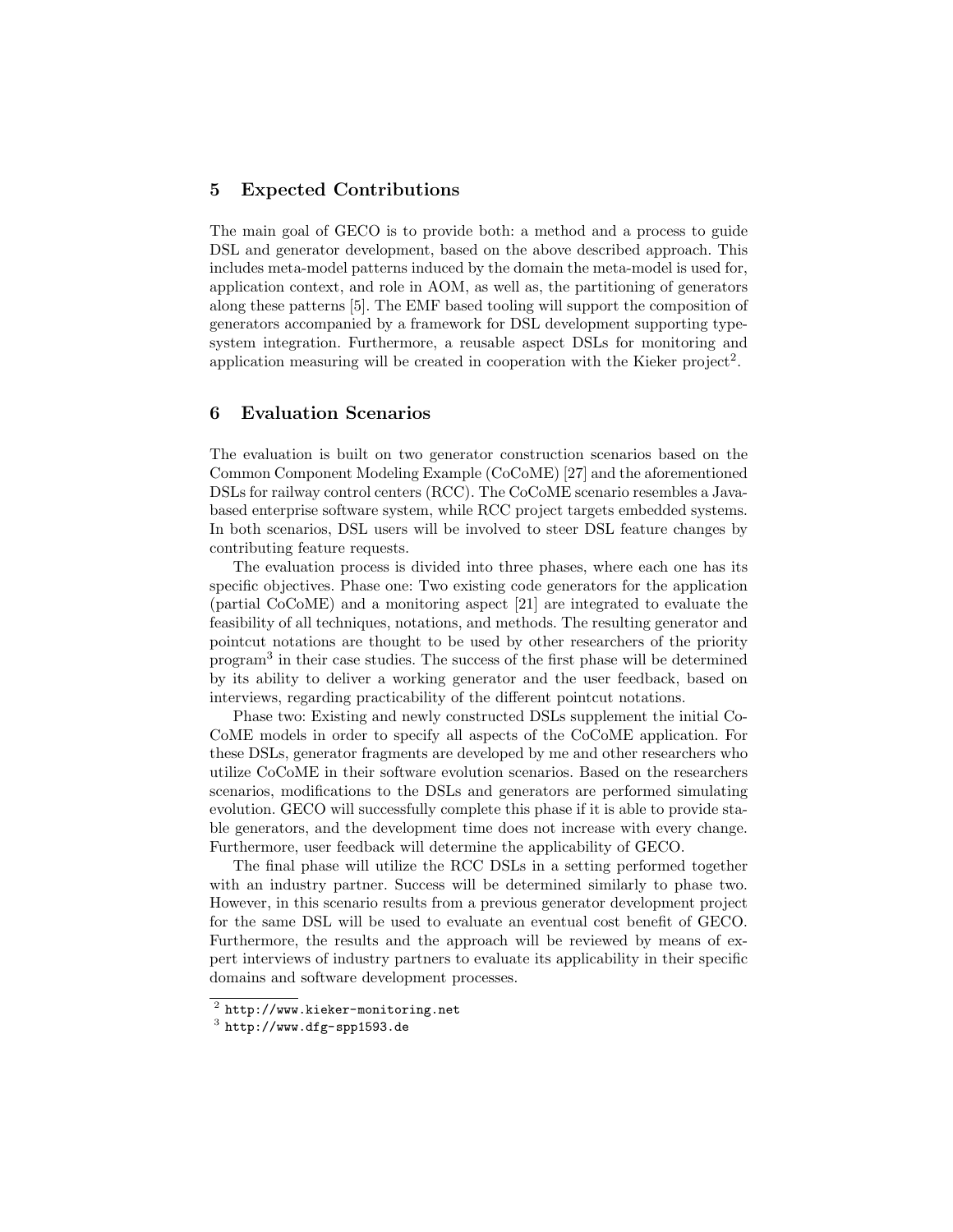# <span id="page-6-9"></span>7 Current Status

Currently, the evaluation scenarios and partners have been selected. Still, details have to be discussed with industry partners. The monitoring DSLs [\[21\]](#page-7-11) are implemented including the tooling. However, the generators for the instrumentation probes are only partial realized. Further, different weavers are currently investigated and the first evaluation phase setup is being prepared.

The final milestone for my doctorate is mid 2015. The next step is to final the setup for the first evaluation scenario which requires all technical parts of the approach in a working order. This includes the necessary generator fragments for the instrumentation probes. The weaving will be realized with AspectJ. The results for this first phase should be available in September 2014. Subsequently, the additional DSLs for the CoCoME scenario will be finalized and the generator fragments shall be available in December, providing the basis for the second phase of the evaluation. From January to April 2015, the third phase based on the RCC scenario will be conducted. The remaining time is reserved to finalize the thesis, tooling and documentation.

# References

- <span id="page-6-0"></span>1. Stahl, T., Völter, M.: Model-Driven Software Development – Technology, Engineering, Management. Wiley & Sons (2006)
- <span id="page-6-1"></span>2. Kienzle, J., Abed, W.A., Klein, J.: Aspect-oriented multi-view modeling. In Sullivan, K.J., Moreira, A., Schwanninger, C., Gray, J., eds.: AOSD, ACM (2009) 87–98
- <span id="page-6-2"></span>3. Kramer, M.E., Kienzle, J.: Mapping aspect-oriented models to aspect-oriented code. In: Proceedings of the 2010 international conference on Models in software engineering. MODELS'10, Berlin, Heidelberg, Springer-Verlag (2011) 125–139
- <span id="page-6-3"></span>4. Bennett, J., Cooper, K., Dai, L.: Aspect-oriented model-driven skeleton code generation: A graph-based transformation approach. Science of Computer Programming **75(8)** (2010)  $689 - 725$  Designing high quality system/software architectures.
- <span id="page-6-4"></span>5. Jung, R., Heinrich, R., Schmieders, E., Strittmatter, M., Hasselbring, W.: A method for aspect-oriented meta-model evolution. In: Proceedings of the 2Nd Workshop on View-Based, Aspect-Oriented and Orthographic Software Modelling. VAO '14, New York, NY, USA, ACM (2014) 19:19–19:22
- <span id="page-6-5"></span>6. Biehl, M.: Literature Study on Model Transformations. Technical Report ISRN/KTH/MMK/R-10/07-SE, Royal Institute of Technology (July 2010)
- <span id="page-6-6"></span>7. Mehmood, A., Jawawi, D.N.: Aspect-oriented model-driven code generation: A systematic mapping study. Information and Software Technology 55(2) (2013) 395 – 411 Special Section: Component-Based Software Engineering (CBSE), 2011.
- <span id="page-6-7"></span>8. Goerigk, W., Hasselbring, W., Hennings, G., Jung, R., Schneider, C., Schultz, E., Stahl, T., von Hanxleden, R., Weik, S., Zeug, S.: Entwurf einer domänenspezifischen sprache für elektronische stellwerke. In Jähnichen, S., Küpper, A., Albayrak, S., eds.: Software Engineering. Volume 198 of LNI., GI (2012) 119–130
- <span id="page-6-8"></span>9. Giacinto, D., Lehrig, S.: Towards integrating java ee into protocom. In: KPDAYS. (2013) 69–78